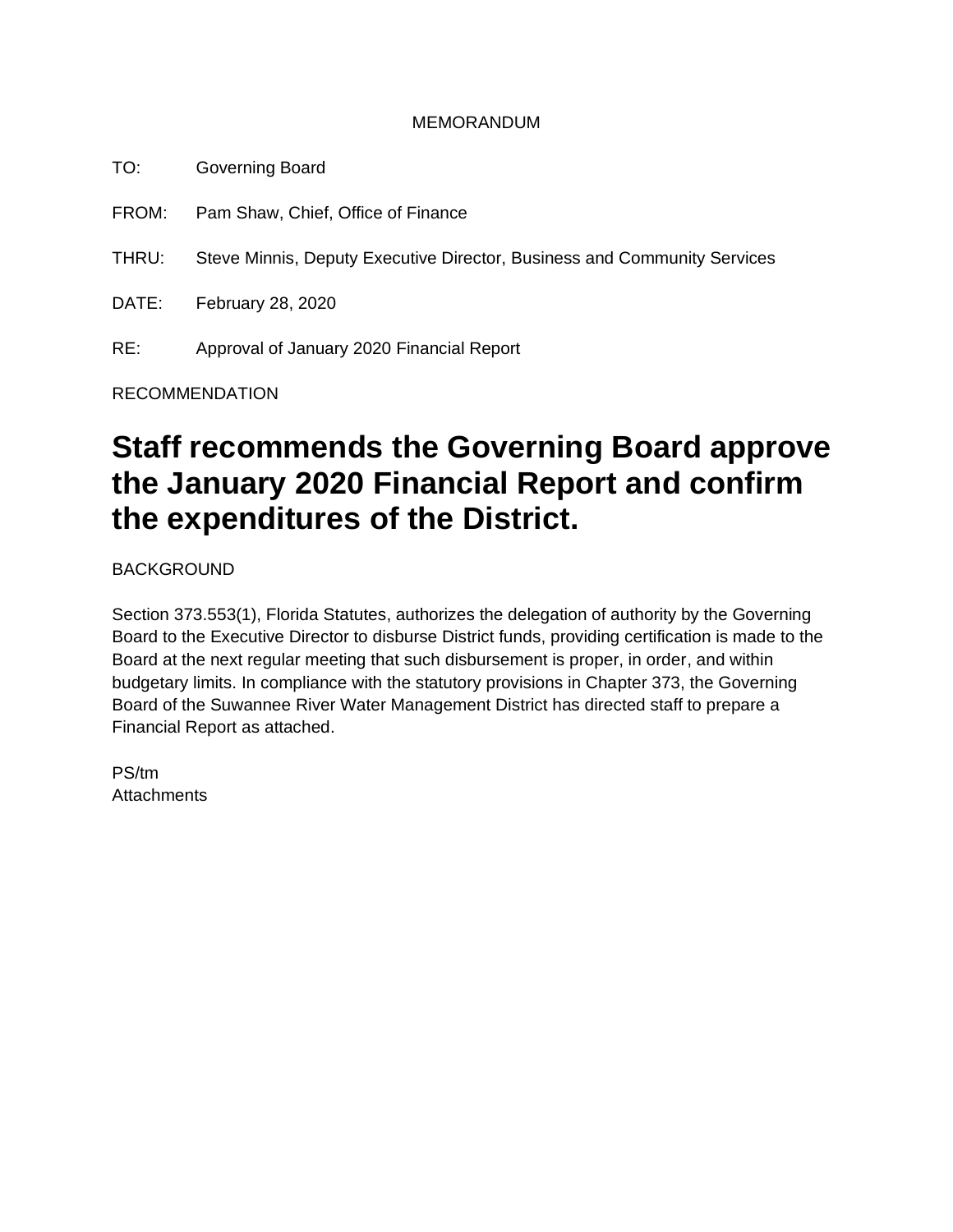| <b>Suwannee River Water Management District</b> |
|-------------------------------------------------|
| <b>Cash Report</b>                              |
| January 2020                                    |

| <b>Financial Institution/Account</b>       | <b>Monthly</b><br><b>Interest</b> | <b>Interest</b><br>Rate % | <b>Closing</b><br><b>Balance</b> |
|--------------------------------------------|-----------------------------------|---------------------------|----------------------------------|
| <b>First Federal Permit Fee</b>            | \$0.00                            |                           | \$500.00                         |
| <b>First Federal Accounts Payable</b>      | \$0.00                            |                           | \$35,000.00                      |
| <b>First Federal EFT Disbursements</b>     | \$0.00                            |                           | \$0.00                           |
| <b>First Federal Depository</b>            | \$38.99                           | 0.01%                     | \$447,510.78                     |
| Special Purpose Investment Account (SPIA)* | \$91,425.97                       | 2.44%                     | \$43,946,623.24                  |
| TOTAL                                      | \$91,464.96                       |                           | \$44,429,634.02                  |

\*SPIA is part of the Florida Treasury Investment Pool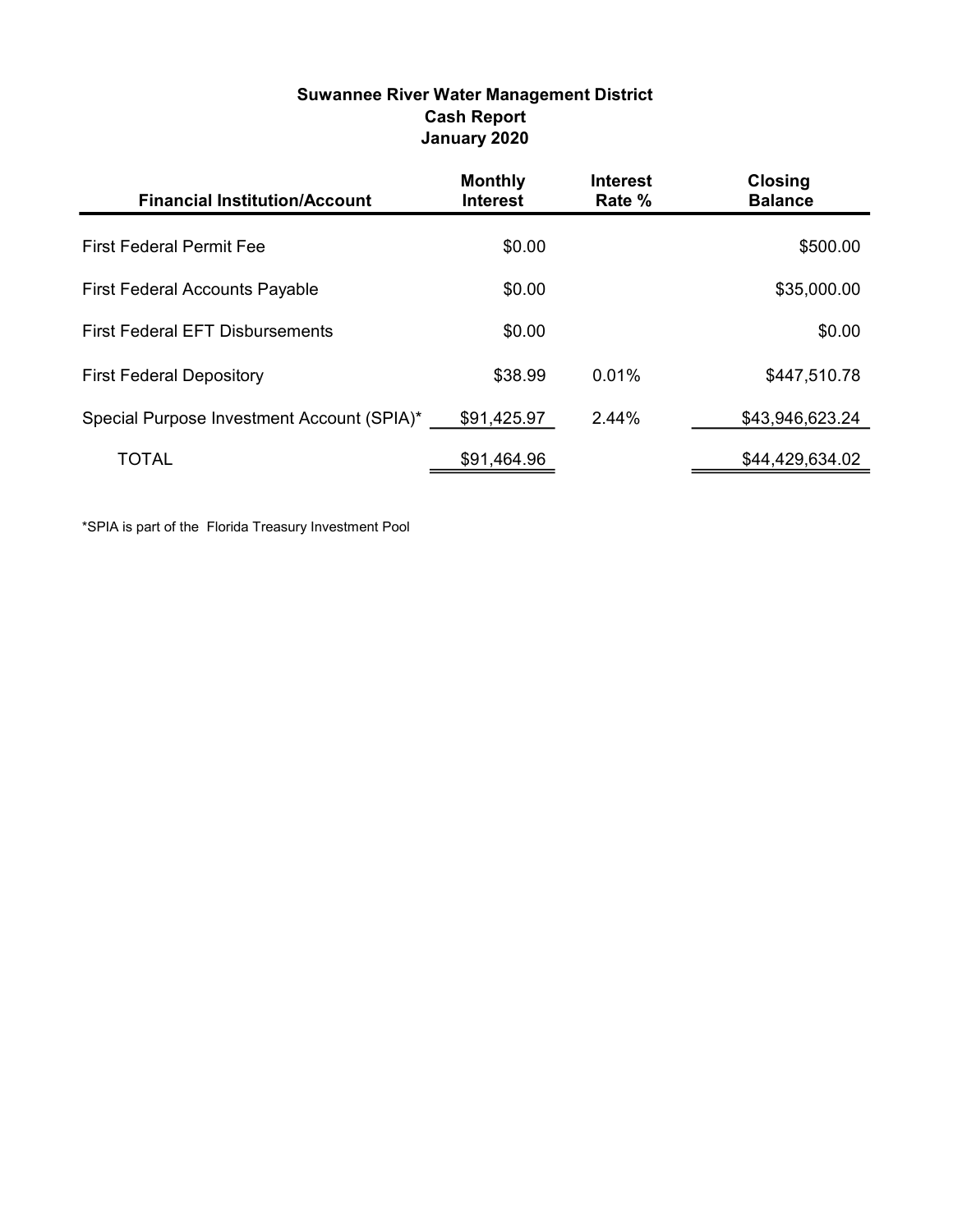#### **Suwannee River Water Management District Statement of Sources and Uses of Funds For the Month ending January 31, 2020 (Unaudited)**

|                                  | <b>Current</b><br><b>Budget</b> |      | <b>Actuals</b><br><b>Through</b><br>1/31/2020 |      | Variance<br>(Under)/Over<br><b>Budget</b> | <b>Actuals As A</b><br>% of Budget |
|----------------------------------|---------------------------------|------|-----------------------------------------------|------|-------------------------------------------|------------------------------------|
| <b>Sources</b>                   |                                 |      |                                               |      |                                           |                                    |
| \$<br>Ad Valorem Property Taxes  | 5.848.822                       | - \$ | 4,869,033                                     | -\$  | (979, 789)                                | 83.2%                              |
| Intergovernmental Revenues<br>\$ | 49,303,103                      | \$.  | 6,275,356                                     | S    | (43,027,747)                              | 12.7%                              |
| \$<br>Interest on Invested Funds | 130,000                         | - \$ | 418.915                                       | - \$ | 288,915                                   | 322.2%                             |
| \$<br>License and Permit Fees    | 163.000                         | \$.  | 59,569                                        | - \$ | (103, 431)                                | 36.5%                              |
| \$<br>Other                      | 1,000,000                       | S.   | 766,744 \$                                    |      | (233, 256)                                | 76.7%                              |
| Fund Balance<br>\$               | 9,116,055                       | \$.  | 233.905                                       | -\$  | (8,882,150)                               | 2.6%                               |
| <b>Total Sources</b><br>œ<br>จ   | 65,560,980                      |      | 12,623,521                                    | S    | (52, 937, 459)                            | 19.3%                              |

|                                              |    | <b>Current</b> |      |                     |      |                |   | Available     |           |                         |
|----------------------------------------------|----|----------------|------|---------------------|------|----------------|---|---------------|-----------|-------------------------|
|                                              |    | <b>Budget</b>  |      | <b>Expenditures</b> |      | Encumbrances - |   | <b>Budget</b> | %Expended | %Obligated <sup>3</sup> |
| <b>Uses</b>                                  |    |                |      |                     |      |                |   |               |           |                         |
| Water Resources Planning and Monitoring      |    | $9.607.414$ \$ |      | 1.151.448           |      | 3.409.595      |   | 5.046.371     | 12%       | 47%                     |
| Acquisition, Restoration and Public Works    | \$ | 47.402.057     | -SG  | 2.909.395           |      | 17.191.724     |   | 27,300,939    | 6%        | 42%                     |
| Operation and Maintenance of Lands and Works | \$ | $5,132,262$ \$ |      | 871,037             | - \$ | 1,636,205      |   | 2,625,021     | 17%       | 49%                     |
| Regulation                                   | Œ  | 1.500.457      | - \$ | 449.158             | -SS  | 41.524         |   | 1.009.775     | 30%       | 33%                     |
| Outreach                                     |    | 231,018 \$     |      | 95,883              |      |                | ъ | 135,135       | 42%       | 42%                     |
| Management and Administration                |    | 1,687,772 \$   |      | 552,607             |      | 99.024         |   | 1,036,141     | 33%       | 39%                     |
| <b>Total Uses</b>                            |    | 65.560.980     |      | 6.029.527           |      | 22.378.072     |   | 37,153,381    | 9%        | 43%                     |

<sup>1</sup> Actual Fund Balance used is recorded at the end of the fiscal year. This amount represents Fund Balance used for the Monitor Well Improvement Program and the AG and RIVER Cost-Share Programs

 $2$  Encumbrances represent unexpended balances of open purchase orders and contracts.

 $^3$  Represents the sum of expenditures and encumbrances as a percentage of the available budget.

This financial statement is prepared as of January 31, 2020 and covers the interim period since the most recent audited financial statements.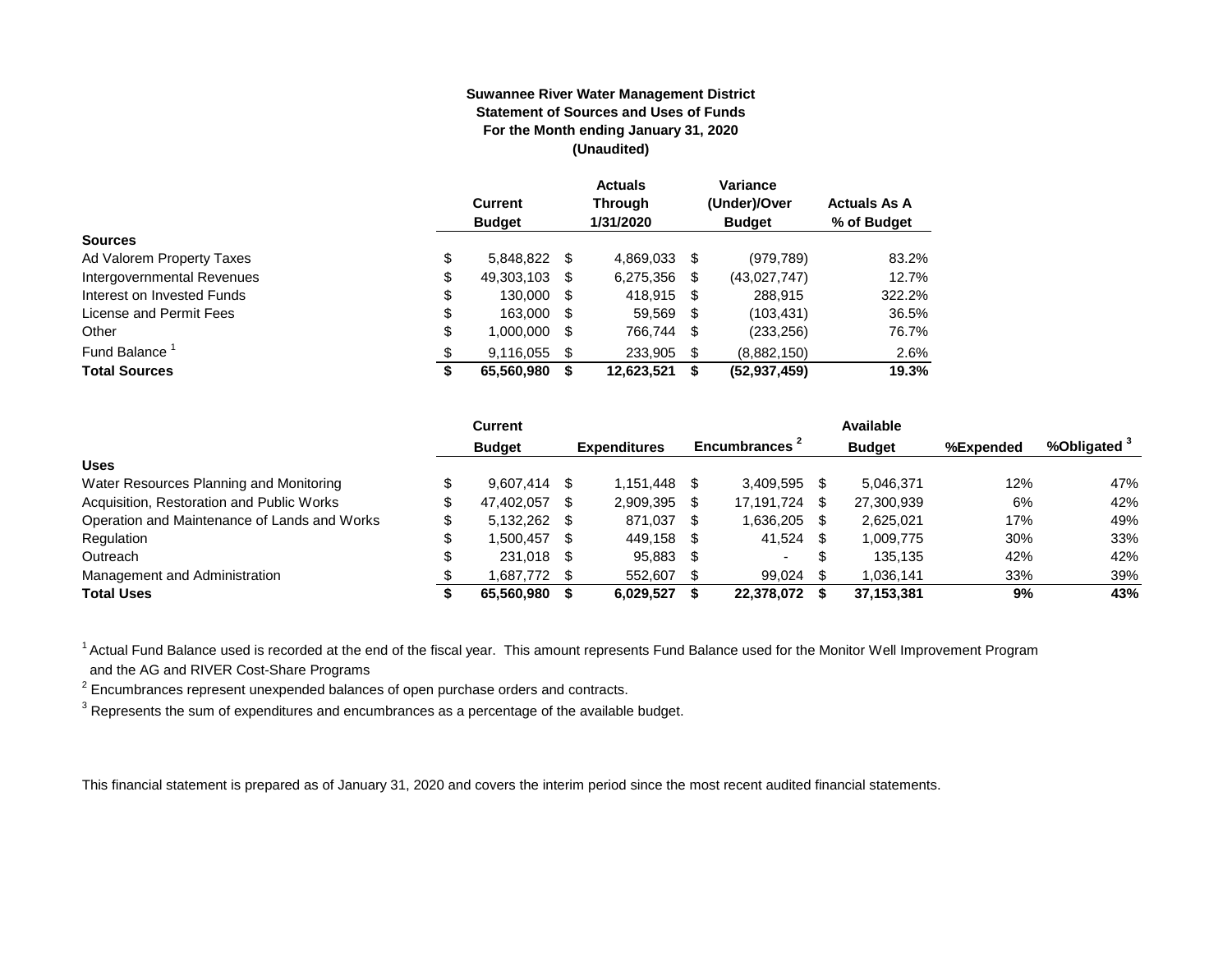$=$   $=$ 

#### **STATEMENT OF ACTIVITY - REVENUE AND EXPENSE ROLLUP (UNAUDITED) SUWANNEE RIVER WATER MANAGEMENT DISTRICT**

|                                                     | $Y-T-D$<br><b>ACTUAL</b> | <b>ENCUMBRANCE</b> | <b>ANNUAL</b><br><b>BUDGET</b> |
|-----------------------------------------------------|--------------------------|--------------------|--------------------------------|
| <b>FUND Report Recap -</b>                          |                          |                    |                                |
| <b>REVENUES</b>                                     |                          |                    |                                |
| <b>DISTRICT REVENUES</b>                            | 6,127,148                | 0                  | 7,141,822                      |
| <b>LOCAL REVENUES</b>                               | 86,480                   | 0                  | 91,600                         |
| <b>STATE REVENUES</b><br><b>FEDERAL REVENUES</b>    | 6,025,853                | 0<br>0             | 45,019,003<br>4,192,500        |
| <b>FUND BALANCE UTILIZATION</b>                     | 150,135<br>233,905       | 0                  | 9,116,055                      |
| <b>TOTAL REVENUES</b>                               | 12,623,521               | $\mathbf 0$        | 65,560,980                     |
| <b>EXPENDITURES</b>                                 |                          |                    |                                |
| SALARIES AND BENEFITS                               | 1,965,222                | 0                  | 6,499,032                      |
| CONTRACTUAL SERVICES                                | 994,127                  | 9,215,958          | 25,352,300                     |
| OPERATING EXPENDITURES                              | 363,877                  | 116,701            | 1,511,700                      |
| OPERATING CAPITAL OUTLAY                            | 105,360                  | 23,546             | 358,044                        |
| FIXED CAPITAL OUTLAY                                | 3,559                    | 0                  | 4,047,000                      |
| <b>INTERAGENCY EXPENDITURES</b>                     | 2,597,382                | 13,021,868         | 27,792,904                     |
| <b>TOTAL EXPENDITURES</b>                           | 6,029,527                | 22,378,073         | 65,560,980                     |
| <b>EXCESS REVENUES OVER (UNDER) EXPENDITURES</b>    | 6,593,994                | (22, 378, 073)     | 0                              |
|                                                     |                          |                    |                                |
| <b>FUND 01 - GENERAL FUND</b>                       |                          |                    |                                |
| <b>REVENUES</b>                                     |                          |                    |                                |
| <b>DISTRICT REVENUES</b>                            | 5,270,092                | 0                  | 5,038,023                      |
| <b>LOCAL REVENUES</b>                               | 0                        | 0                  |                                |
| <b>STATE REVENUES</b>                               | 2,059,810                | 0                  | 2,740,000                      |
| <b>FEDERAL REVENUES</b><br>FUND BALANCE UTILIZATION | 92,515<br>0              | 0<br>0             | 0                              |
| <b>TOTAL REVENUES</b>                               | 7,422,417                | 0                  | 769,184<br>8,547,207           |
|                                                     |                          |                    |                                |
| <b>EXPENDITURES</b><br>SALARIES AND BENEFITS        | 1,560,930                | 0                  |                                |
| CONTRACTUAL SERVICES                                | 119,438                  | 532,073            | 5,160,643<br>1,350,786         |
| OPERATING EXPENDITURES                              | 166,313                  | 77,420             | 955,822                        |
| OPERATING CAPITAL OUTLAY                            | 12,134                   | (354)              | 165,456                        |
| FIXED CAPITAL OUTLAY                                | 0                        | 0                  | 0                              |
| <b>INTERAGENCY EXPENDITURES</b>                     | 208,040                  | 488,765            | 914,500                        |
| <b>TOTAL EXPENDITURES</b>                           | 2,066,855                | 1,097,904          | 8,547,207                      |
| <b>EXCESS REVENUES OVER (UNDER) EXPENDITURES</b>    | 5,355,562                | (1,097,904)        | 0                              |
| <b>FUND 03 - ALTERNATIVE WATER SUPPLY</b>           |                          |                    |                                |
| <b>REVENUES</b>                                     |                          |                    |                                |
| <b>DISTRICT REVENUES</b>                            | 0                        | 0                  | 0                              |
| <b>LOCAL REVENUES</b>                               | 0                        | 0                  | $\Omega$<br>5,100,000          |
| <b>STATE REVENUES</b><br><b>FEDERAL REVENUES</b>    | 0<br>0                   | 0<br>0             | 0                              |
| FUND BALANCE UTILIZATION                            | 0                        | 0                  | $\Omega$                       |
| <b>TOTAL REVENUES</b>                               | 0                        | 0                  | 5,100,000                      |
| <b>EXPENDITURES</b>                                 |                          |                    |                                |
| SALARIES AND BENEFITS                               | 0                        | 0                  | 0                              |
| CONTRACTUAL SERVICES                                | 0                        | 0                  | 1,100,000                      |
| OPERATING EXPENDITURES                              | 0                        | 0                  | 0                              |
| OPERATING CAPITAL OUTLAY                            | 0                        | 0                  | 0                              |
| FIXED CAPITAL OUTLAY                                | 0                        | 0                  | ი                              |
| <b>INTERAGENCY EXPENDITURES</b>                     | 0                        | 0                  | 4,000,000                      |
| <b>TOTAL EXPENDITURES</b>                           | 0                        | 0                  | 5,100,000                      |
| <b>EXCESS REVENUES OVER (UNDER) EXPENDITURES</b>    | 0                        | 0                  | $\mathbf 0$                    |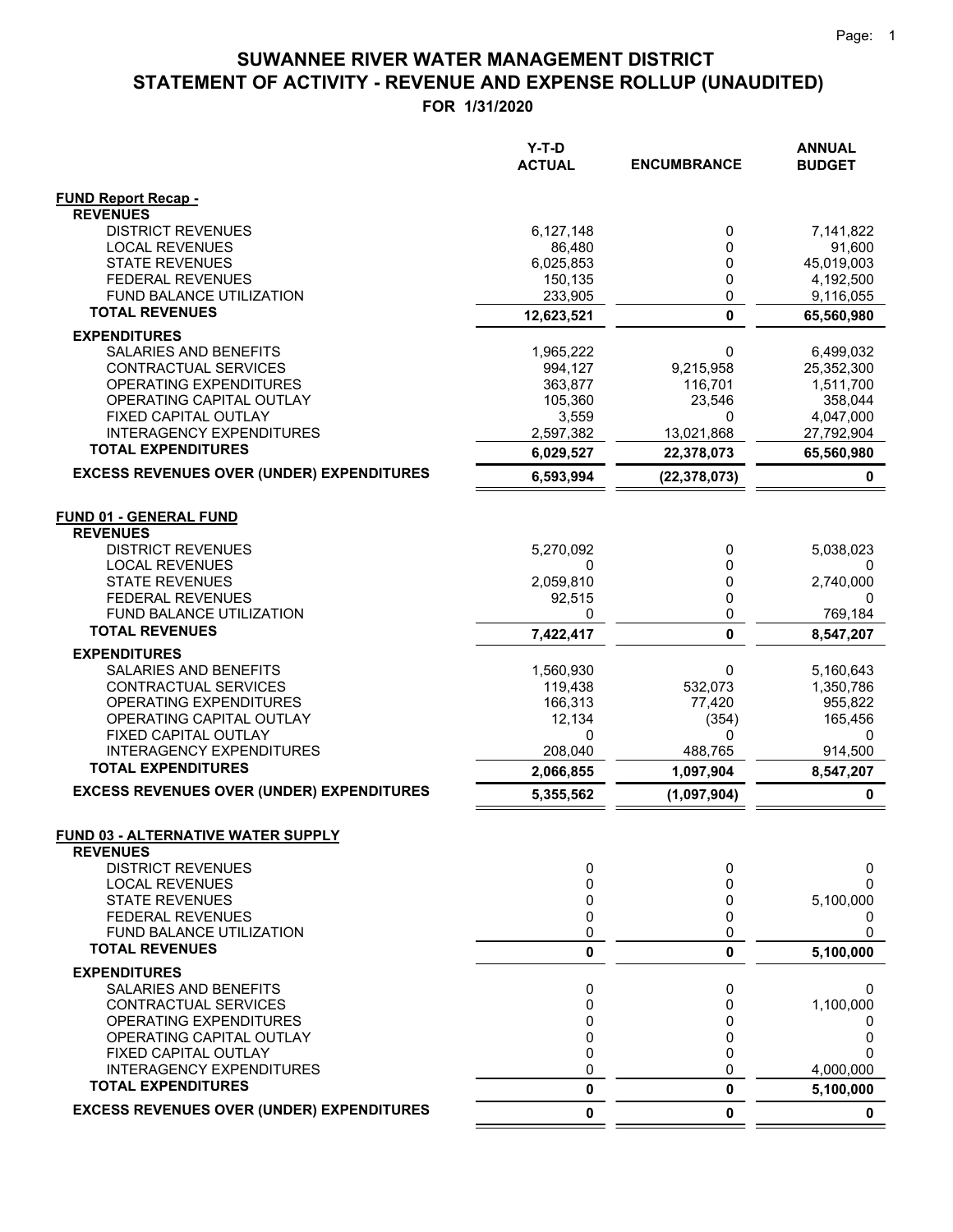**FOR 1/31/2020**

|                                                     | $Y-T-D$<br><b>ACTUAL</b> | <b>ENCUMBRANCE</b> | <b>ANNUAL</b><br><b>BUDGET</b> |
|-----------------------------------------------------|--------------------------|--------------------|--------------------------------|
| <b>FUND 06 - SPRINGS GRANTS</b>                     |                          |                    |                                |
| <b>REVENUES</b>                                     |                          |                    |                                |
| <b>DISTRICT REVENUES</b>                            | 0                        | 0                  | 60,000                         |
| <b>LOCAL REVENUES</b><br><b>STATE REVENUES</b>      | 0<br>1,505,447           | 0<br>0             | 32,168,000                     |
| <b>FEDERAL REVENUES</b>                             | 0                        | 0                  | 0                              |
| <b>FUND BALANCE UTILIZATION</b>                     | 0                        | 0                  | 0                              |
| <b>TOTAL REVENUES</b>                               | 1,505,447                | $\mathbf{0}$       | 32,228,000                     |
| <b>EXPENDITURES</b>                                 |                          |                    |                                |
| SALARIES AND BENEFITS                               | 0                        | 0                  | 0                              |
| CONTRACTUAL SERVICES                                | 299,819                  | 3,815,708          | 11,930,000                     |
| OPERATING EXPENDITURES<br>OPERATING CAPITAL OUTLAY  | 0<br>0                   | 0<br>0             | 0<br>0                         |
| FIXED CAPITAL OUTLAY                                | 0                        |                    | 2,200,000                      |
| <b>INTERAGENCY EXPENDITURES</b>                     | 2,064,699                | 10,842,553         | 18,098,000                     |
| <b>TOTAL EXPENDITURES</b>                           | 2,364,518                | 14,658,261         | 32,228,000                     |
| <b>EXCESS REVENUES OVER (UNDER) EXPENDITURES</b>    | (859, 071)               | (14,658,261)       | 0                              |
| <i>*To be reimbursed by FDEP Grants</i>             |                          |                    |                                |
| <b>FUND 07 - LOCAL REVENUE</b>                      |                          |                    |                                |
| <b>REVENUES</b>                                     |                          |                    |                                |
| <b>DISTRICT REVENUES</b>                            | 0                        | 0                  | 0                              |
| <b>LOCAL REVENUES</b>                               | 86,480                   | 0                  | 91,600                         |
| <b>STATE REVENUES</b><br><b>FEDERAL REVENUES</b>    | 0<br>0                   | 0<br>0             | 0<br>0                         |
| FUND BALANCE UTILIZATION                            | 0                        | 0                  | 0                              |
| <b>TOTAL REVENUES</b>                               | 86,480                   | $\mathbf{0}$       | 91,600                         |
| <b>EXPENDITURES</b>                                 |                          |                    |                                |
| SALARIES AND BENEFITS                               | 0                        | 0                  | 0                              |
| CONTRACTUAL SERVICES                                | 0                        | 0                  | 0                              |
| OPERATING EXPENDITURES                              | 0                        | 0                  | 0                              |
| OPERATING CAPITAL OUTLAY<br>FIXED CAPITAL OUTLAY    | 0<br>0                   | 0<br>0             | 0<br>0                         |
| <b>INTERAGENCY EXPENDITURES</b>                     | 86,480                   | 520                | 91,600                         |
| <b>TOTAL EXPENDITURES</b>                           | 86,480                   | 520                | 91,600                         |
| <b>EXCESS REVENUES OVER (UNDER) EXPENDITURES</b>    | 0                        | (520)              | 0                              |
|                                                     |                          |                    |                                |
| <b>FUND 08 - WMLTF - SPRINGS</b><br><b>REVENUES</b> |                          |                    |                                |
| <b>DISTRICT REVENUES</b>                            | 1,640                    | 0                  | 0                              |
| <b>LOCAL REVENUES</b>                               | 0                        | $\Omega$           | 0                              |
| <b>STATE REVENUES</b><br><b>FEDERAL REVENUES</b>    | 0<br>0                   | 0<br>0             | 150,000                        |
| FUND BALANCE UTILIZATION                            | 0                        | 0                  | 0<br>0                         |
| <b>TOTAL REVENUES</b>                               | 1,640                    | 0                  | 150,000                        |
| <b>EXPENDITURES</b>                                 |                          |                    |                                |
| SALARIES AND BENEFITS                               | 0                        | 0                  | 0                              |
| CONTRACTUAL SERVICES                                | 0                        | 0                  | 0                              |
| OPERATING EXPENDITURES                              | 0                        | 0                  | 0                              |
| OPERATING CAPITAL OUTLAY<br>FIXED CAPITAL OUTLAY    | 0<br>0                   | 0<br>$\Omega$      | 0<br>0                         |
| <b>INTERAGENCY EXPENDITURES</b>                     | 0                        | 150,000            | 150,000                        |
| <b>TOTAL EXPENDITURES</b>                           | 0                        | 150,000            | 150,000                        |
| <b>EXCESS REVENUES OVER (UNDER) EXPENDITURES</b>    | 1,640                    | (150,000)          | $\mathbf 0$                    |

 $=$   $=$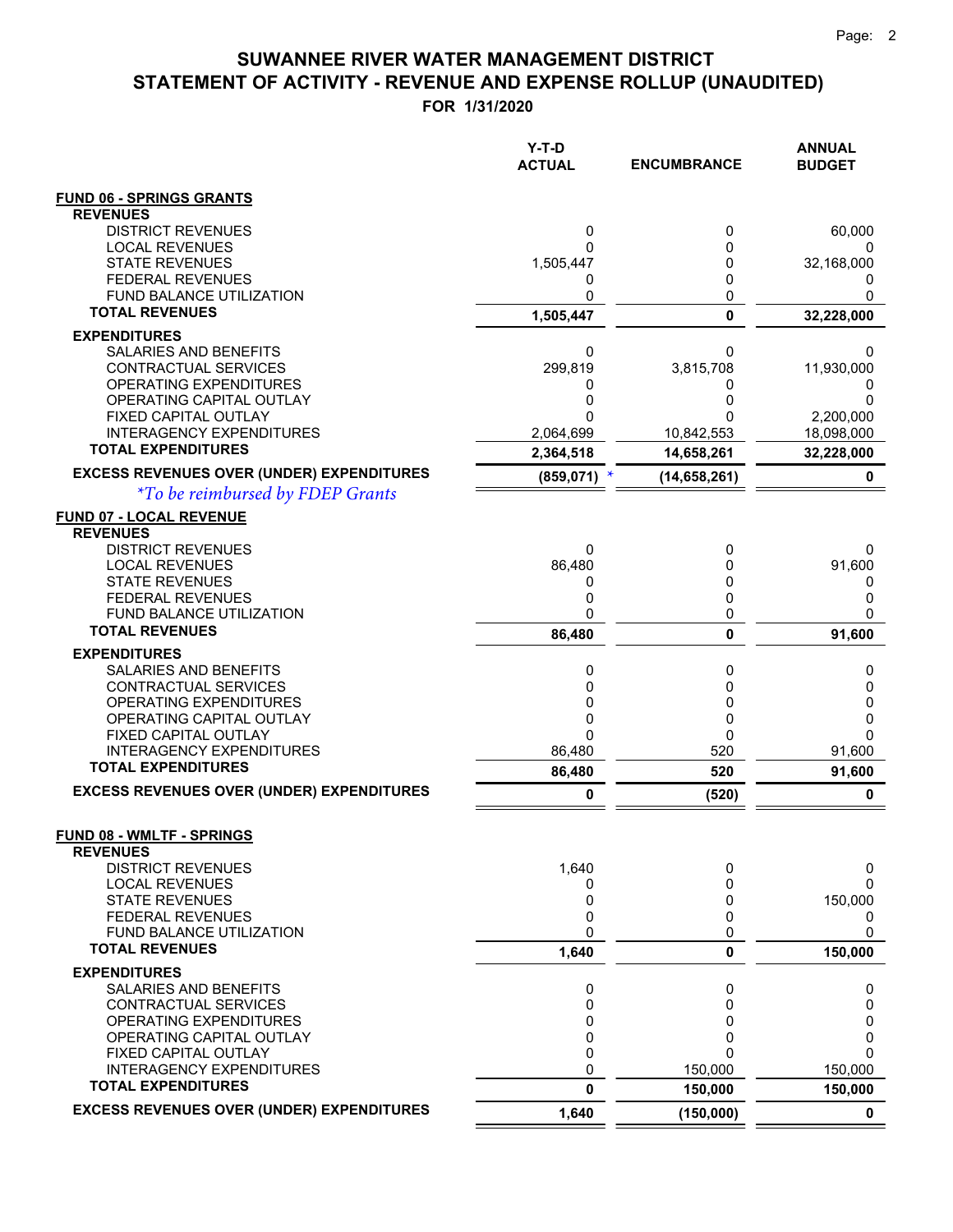|                                                          | Y-T-D<br><b>ACTUAL</b> | <b>ENCUMBRANCE</b> | <b>ANNUAL</b><br><b>BUDGET</b> |
|----------------------------------------------------------|------------------------|--------------------|--------------------------------|
| <b>FUND 09 - MONITOR WELL</b>                            |                        |                    |                                |
| <b>REVENUES</b>                                          |                        |                    |                                |
| <b>DISTRICT REVENUES</b>                                 | 0                      | 0                  | 0                              |
| <b>LOCAL REVENUES</b><br><b>STATE REVENUES</b>           | 0<br>0                 | 0<br>0             | 0<br>0                         |
| <b>FEDERAL REVENUES</b>                                  | 0                      | 0                  | $\Omega$                       |
| <b>FUND BALANCE UTILIZATION</b>                          | 0                      | 0                  | 50,000                         |
| <b>TOTAL REVENUES</b>                                    | 0                      | 0                  | 50,000                         |
| <b>EXPENDITURES</b>                                      |                        |                    |                                |
| <b>SALARIES AND BENEFITS</b>                             | 0                      | 0                  | 0                              |
| CONTRACTUAL SERVICES                                     | 0                      | 0                  | 50,000                         |
| OPERATING EXPENDITURES<br>OPERATING CAPITAL OUTLAY       | 0<br>$\mathbf 0$       | 0<br>0             | 0<br>0                         |
| <b>FIXED CAPITAL OUTLAY</b>                              | 0                      | 0                  | 0                              |
| <b>INTERAGENCY EXPENDITURES</b>                          | 0                      | 0                  | $\Omega$                       |
| <b>TOTAL EXPENDITURES</b>                                | 0                      | 0                  | 50,000                         |
| <b>EXCESS REVENUES OVER (UNDER) EXPENDITURES</b>         | 0                      | 0                  | 0                              |
| FUND 10 - LAND CONSERVATION - FLORIDA FOREVER &<br>P2000 |                        |                    |                                |
| <b>REVENUES</b>                                          |                        |                    |                                |
| <b>DISTRICT REVENUES</b>                                 | 380                    | 0                  | 0                              |
| <b>LOCAL REVENUES</b><br><b>STATE REVENUES</b>           | 0<br>0                 | 0<br>0             | 0<br>0                         |
| <b>FEDERAL REVENUES</b>                                  | $\Omega$               | 0                  | $\Omega$                       |
| <b>FUND BALANCE UTILIZATION</b>                          | 1,320                  | 0                  | 25,000                         |
| <b>TOTAL REVENUES</b>                                    | 1,700                  | 0                  | 25,000                         |
| <b>EXPENDITURES</b>                                      |                        |                    |                                |
| SALARIES AND BENEFITS                                    | 0                      | 0                  | 0                              |
| CONTRACTUAL SERVICES                                     | 1,700                  | 16,500             | 25,000                         |
| OPERATING EXPENDITURES<br>OPERATING CAPITAL OUTLAY       | 0<br>0                 | 0<br>0             | 0<br>0                         |
| FIXED CAPITAL OUTLAY                                     | 0                      | 0                  | 0                              |
| <b>INTERAGENCY EXPENDITURES</b>                          | 0                      | 0                  | $\Omega$                       |
| <b>TOTAL EXPENDITURES</b>                                | 1,700                  | 16,500             | 25,000                         |
| <b>EXCESS REVENUES OVER (UNDER) EXPENDITURES</b>         | 0                      | (16, 500)          | 0                              |
| <b>FUND 12 - DOT ETDM</b>                                |                        |                    |                                |
| <b>REVENUES</b><br><b>DISTRICT REVENUES</b>              | 395                    | 0                  | 0                              |
| <b>LOCAL REVENUES</b>                                    | 0                      | 0                  | 0                              |
| <b>STATE REVENUES</b>                                    | 0                      | 0                  | 0                              |
| <b>FEDERAL REVENUES</b>                                  | 0                      | 0                  | 0                              |
| <b>FUND BALANCE UTILIZATION</b><br><b>TOTAL REVENUES</b> | 0<br>395               | 0<br>0             | 5,458<br>5,458                 |
| <b>EXPENDITURES</b>                                      |                        |                    |                                |
| SALARIES AND BENEFITS                                    | 0                      | 0                  | 5,458                          |
| CONTRACTUAL SERVICES                                     | 0                      | 0                  | 0                              |
| <b>OPERATING EXPENDITURES</b>                            | 0                      | 0                  | 0                              |
| OPERATING CAPITAL OUTLAY                                 | $\mathbf 0$            | 0                  | 0                              |
| FIXED CAPITAL OUTLAY<br><b>INTERAGENCY EXPENDITURES</b>  | 0<br>0                 | 0<br>0             | 0<br>$\Omega$                  |
| <b>TOTAL EXPENDITURES</b>                                | 0                      | 0                  | 5,458                          |
| <b>EXCESS REVENUES OVER (UNDER) EXPENDITURES</b>         | 395                    | 0                  | $\mathbf 0$                    |
|                                                          |                        |                    |                                |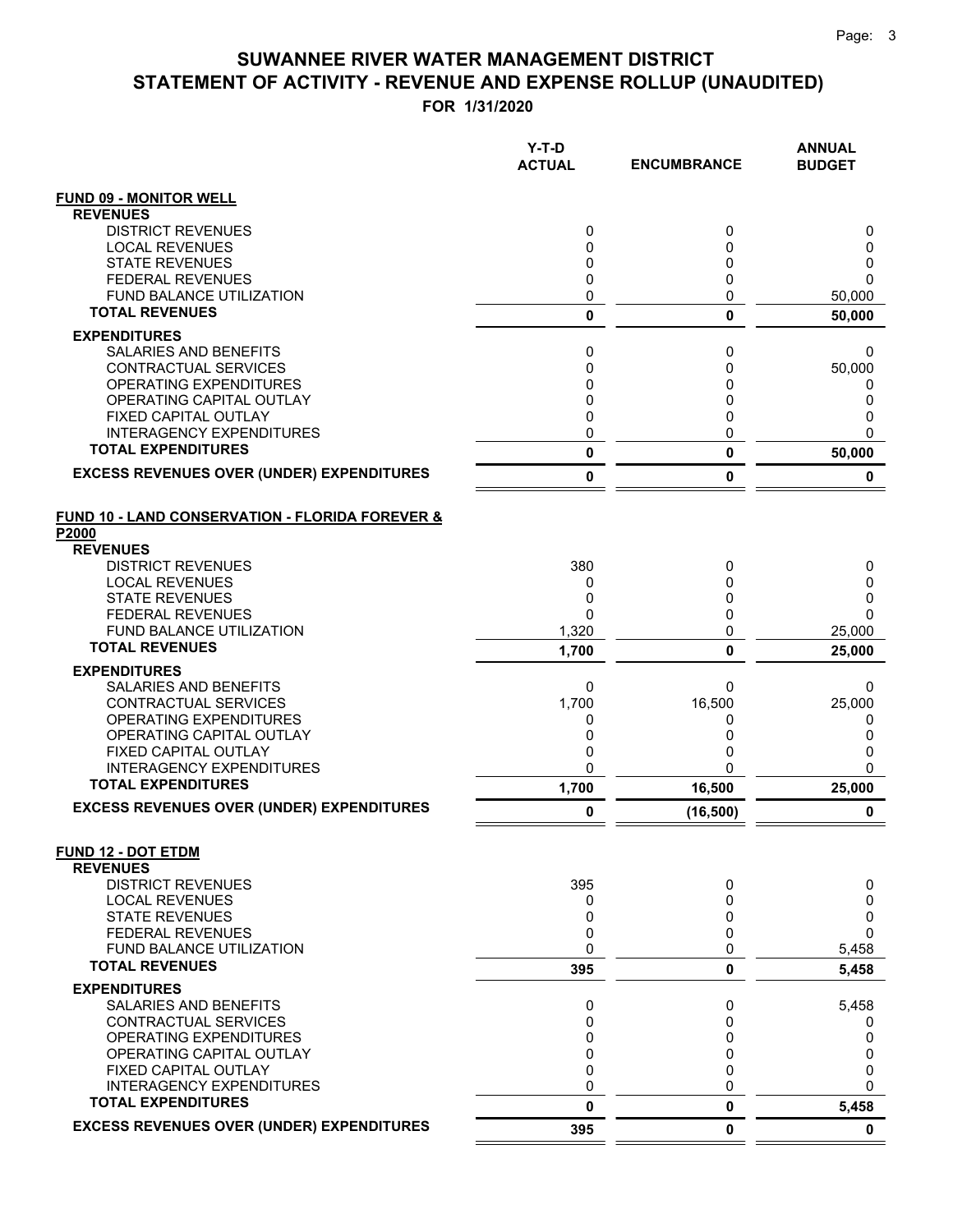|                                                              | Y-T-D<br><b>ACTUAL</b> | <b>ENCUMBRANCE</b>  | <b>ANNUAL</b><br><b>BUDGET</b> |
|--------------------------------------------------------------|------------------------|---------------------|--------------------------------|
| <b>FUND 13 - LAND MANAGEMENT &amp; OPERATIONS</b>            |                        |                     |                                |
| <b>REVENUES</b>                                              |                        |                     |                                |
| <b>DISTRICT REVENUES</b>                                     | 766,744                | 0                   | 2,043,799                      |
| <b>LOCAL REVENUES</b><br><b>STATE REVENUES</b>               | 0                      | 0<br>0              | 0                              |
| <b>FEDERAL REVENUES</b>                                      | 2,130,119<br>0         | 0                   | 2,311,119<br>40,000            |
| <b>FUND BALANCE UTILIZATION</b>                              | 0                      | 0                   | 1,044,344                      |
| <b>TOTAL REVENUES</b>                                        | 2,896,863              | 0                   | 5,439,262                      |
| <b>EXPENDITURES</b>                                          |                        |                     |                                |
| <b>SALARIES AND BENEFITS</b>                                 | 215,975                | 0                   | 667,047                        |
| CONTRACTUAL SERVICES                                         | 371,641                | 1,261,716           | 2,530,014                      |
| OPERATING EXPENDITURES                                       | 195,317                | 32,738              | 513,878                        |
| OPERATING CAPITAL OUTLAY                                     | 93,226                 | 23,900              | 192,588                        |
| FIXED CAPITAL OUTLAY                                         | 3,559                  | 0                   | 877,000                        |
| <b>INTERAGENCY EXPENDITURES</b><br><b>TOTAL EXPENDITURES</b> | 30<br>879,748          | 62,085<br>1,380,439 | 658,735<br>5,439,262           |
| <b>EXCESS REVENUES OVER (UNDER) EXPENDITURES</b>             | 2,017,115              | (1,380,439)         | 0                              |
|                                                              |                        |                     |                                |
| <b>FUND 19 - FDOT MITIGATION</b>                             |                        |                     |                                |
| <b>REVENUES</b>                                              |                        |                     |                                |
| <b>DISTRICT REVENUES</b>                                     | 4,356                  | 0                   | 0                              |
| <b>LOCAL REVENUES</b>                                        | 0                      | 0                   | 0                              |
| <b>STATE REVENUES</b>                                        | 0                      | 0                   | 100,000                        |
| <b>FEDERAL REVENUES</b><br><b>FUND BALANCE UTILIZATION</b>   | 0<br>0                 | 0<br>0              | 0<br>111,000                   |
| <b>TOTAL REVENUES</b>                                        | 4,356                  | 0                   | 211,000                        |
| <b>EXPENDITURES</b>                                          |                        |                     |                                |
| SALARIES AND BENEFITS                                        | 0                      | 0                   | 0                              |
| CONTRACTUAL SERVICES                                         | 250                    | 0                   | 211,000                        |
| OPERATING EXPENDITURES                                       | 0                      | 6,543               | 0                              |
| OPERATING CAPITAL OUTLAY                                     | 0                      | 0                   | 0                              |
| FIXED CAPITAL OUTLAY                                         | 0                      | 0                   | 0                              |
| <b>INTERAGENCY EXPENDITURES</b>                              | 0                      | 0                   | 0                              |
| <b>TOTAL EXPENDITURES</b>                                    | 250                    | 6,543               | 211,000                        |
| <b>EXCESS REVENUES OVER (UNDER) EXPENDITURES</b>             | 4,106                  | (6, 543)            | 0                              |
| FUND 20 - MINIMUM FLOWS AND MINIMUM WATER LEVELS             |                        |                     |                                |
| (MFL)                                                        |                        |                     |                                |
| <b>REVENUES</b>                                              |                        |                     |                                |
| <b>DISTRICT REVENUES</b>                                     | 0                      | 0                   | 0                              |
| <b>LOCAL REVENUES</b>                                        | 0                      | 0                   | 0                              |
| <b>STATE REVENUES</b>                                        | 330,477                | 0                   | 1,949,884                      |
| <b>FEDERAL REVENUES</b>                                      | 0                      | 0                   | 0                              |
| FUND BALANCE UTILIZATION<br><b>TOTAL REVENUES</b>            | 0<br>330,477           | 0<br>0              | 0<br>1,949,884                 |
|                                                              |                        |                     |                                |
| <b>EXPENDITURES</b><br>SALARIES AND BENEFITS                 | 188,317                | 0                   | 665,884                        |
| CONTRACTUAL SERVICES                                         | 75,658                 | 371,278             | 1,029,000                      |
| OPERATING EXPENDITURES                                       | 2,247                  | 0                   | 30,000                         |
| OPERATING CAPITAL OUTLAY                                     | 0                      | 0                   | 0                              |
| FIXED CAPITAL OUTLAY                                         | 0                      | 0                   | 0                              |
| <b>INTERAGENCY EXPENDITURES</b>                              | 64,255                 | 118,735             | 225,000                        |
| <b>TOTAL EXPENDITURES</b>                                    | 330,477                | 490,013             | 1,949,884                      |
| <b>EXCESS REVENUES OVER (UNDER) EXPENDITURES</b>             | 0                      | (490, 013)          | 0                              |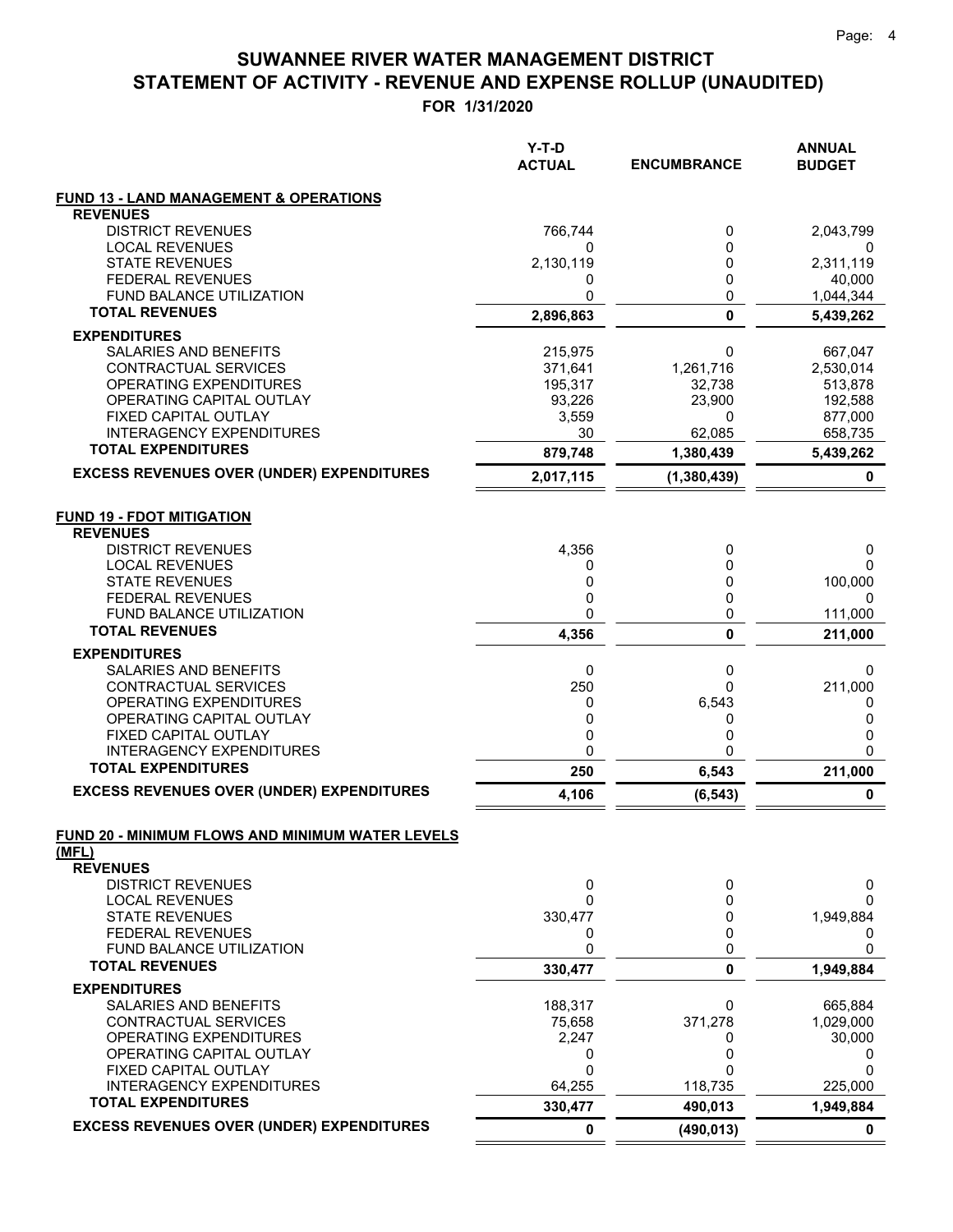**FOR 1/31/2020**

|                                                              | Y-T-D<br><b>ACTUAL</b> | <b>ENCUMBRANCE</b> | <b>ANNUAL</b><br><b>BUDGET</b> |
|--------------------------------------------------------------|------------------------|--------------------|--------------------------------|
| <b>FUND 29 - SUWANNEE RIVER PARTNERSHIP (SRP)</b>            |                        |                    |                                |
| <b>REVENUES</b>                                              |                        |                    |                                |
| <b>DISTRICT REVENUES</b>                                     | 9,175                  | 0<br>0             | 0                              |
| <b>LOCAL REVENUES</b><br><b>STATE REVENUES</b>               | 0<br>0                 | 0                  | 0<br>0                         |
| <b>FEDERAL REVENUES</b>                                      | $\Omega$               | 0                  | $\Omega$                       |
| <b>FUND BALANCE UTILIZATION</b>                              | 27,575                 | 0                  | 153,000                        |
| <b>TOTAL REVENUES</b>                                        | 36,750                 | 0                  | 153,000                        |
| <b>EXPENDITURES</b>                                          |                        |                    |                                |
| SALARIES AND BENEFITS                                        | 0                      | 0                  | 0                              |
| CONTRACTUAL SERVICES                                         | 0                      | 0                  | 0                              |
| OPERATING EXPENDITURES                                       | 0                      | 0                  | 6,000                          |
| OPERATING CAPITAL OUTLAY                                     | 0                      | 0                  | 0                              |
| FIXED CAPITAL OUTLAY                                         | $\mathbf 0$            | 0                  | $\Omega$                       |
| <b>INTERAGENCY EXPENDITURES</b><br><b>TOTAL EXPENDITURES</b> | 36,750                 | 110,250            | 147,000                        |
|                                                              | 36,750                 | 110,250            | 153,000                        |
| <b>EXCESS REVENUES OVER (UNDER) EXPENDITURES</b>             | 0                      | (110, 250)         | 0                              |
| <b>FUND 33 - PCS MITIGATION - LAND ACQUISITION</b>           |                        |                    |                                |
| <b>REVENUES</b>                                              |                        |                    |                                |
| <b>DISTRICT REVENUES</b>                                     | 74,366                 | 0                  | 0                              |
| <b>LOCAL REVENUES</b>                                        | 0                      | 0                  | 0                              |
| <b>STATE REVENUES</b>                                        | 0                      | 0                  | 0                              |
| <b>FEDERAL REVENUES</b>                                      | 0                      | 0                  | <sup>0</sup>                   |
| <b>FUND BALANCE UTILIZATION</b>                              | 0                      | 0                  | 1,000,000                      |
| <b>TOTAL REVENUES</b>                                        | 74,366                 | 0                  | 1,000,000                      |
| <b>EXPENDITURES</b>                                          |                        |                    |                                |
| SALARIES AND BENEFITS                                        | 0                      | 0                  | 0                              |
| CONTRACTUAL SERVICES                                         | 0                      | 0                  | 30,000                         |
| OPERATING EXPENDITURES                                       | 0                      | 0                  | 0                              |
| OPERATING CAPITAL OUTLAY                                     | 0                      | 0                  | $\Omega$                       |
| FIXED CAPITAL OUTLAY                                         | 0                      | 0                  | 970,000                        |
| <b>INTERAGENCY EXPENDITURES</b><br><b>TOTAL EXPENDITURES</b> | 0<br>$\mathbf{0}$      | 0<br>0             | 0                              |
| <b>EXCESS REVENUES OVER (UNDER) EXPENDITURES</b>             | 74,366                 | 0                  | 1,000,000<br>$\mathbf 0$       |
|                                                              |                        |                    |                                |
| <b>FUND 51 - DISTRICT AG COST-SHARE</b><br><b>REVENUES</b>   |                        |                    |                                |
| <b>DISTRICT REVENUES</b>                                     | 0                      | 0                  | 0                              |
| <b>LOCAL REVENUES</b>                                        | 0                      | 0                  | 0                              |
| <b>STATE REVENUES</b>                                        | 0                      | 0                  | 0                              |
| <b>FEDERAL REVENUES</b>                                      | $\mathbf{0}$           | 0                  | $\Omega$                       |
| FUND BALANCE UTILIZATION                                     | 67,881                 | 0                  | 2,020,000                      |
| <b>TOTAL REVENUES</b>                                        | 67,881                 | 0                  | 2,020,000                      |
| <b>EXPENDITURES</b>                                          |                        |                    |                                |
| SALARIES AND BENEFITS                                        | 0                      | 0                  | 0                              |
| <b>CONTRACTUAL SERVICES</b><br><b>OPERATING EXPENDITURES</b> | 67,881                 | 1,089,400          | 2,000,000                      |
| OPERATING CAPITAL OUTLAY                                     | 0<br>0                 | Ω<br>0             | 0<br>0                         |
| FIXED CAPITAL OUTLAY                                         | 0                      | 0                  | 0                              |
| <b>INTERAGENCY EXPENDITURES</b>                              | $\mathbf 0$            | U                  | 20,000                         |
| <b>TOTAL EXPENDITURES</b>                                    | 67,881                 | 1,089,400          | 2,020,000                      |
| <b>EXCESS REVENUES OVER (UNDER) EXPENDITURES</b>             | $\pmb{0}$              | (1,089,400)        | 0                              |

 $=$  $\equiv$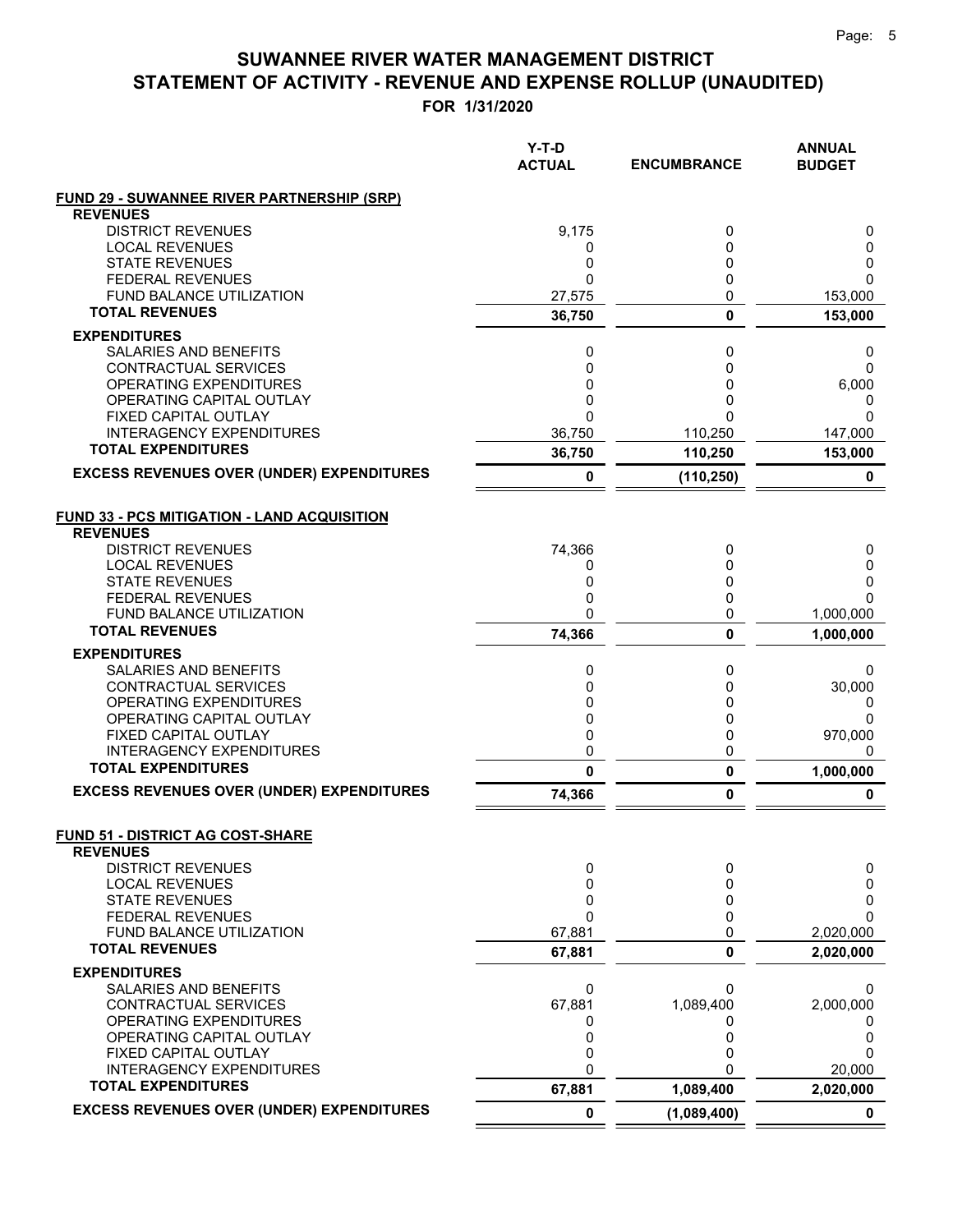|                                                              | $Y-T-D$<br><b>ACTUAL</b> | <b>ENCUMBRANCE</b>       | <b>ANNUAL</b><br><b>BUDGET</b> |
|--------------------------------------------------------------|--------------------------|--------------------------|--------------------------------|
| <b>FUND 52 - WATER RESOURCE DEVELOPMENT</b>                  |                          |                          |                                |
| <b>REVENUES</b>                                              |                          |                          |                                |
| <b>DISTRICT REVENUES</b>                                     | 0                        | 0                        | 0                              |
| <b>LOCAL REVENUES</b><br><b>STATE REVENUES</b>               | 0<br>0                   | 0<br>0                   | 0<br>0                         |
| <b>FEDERAL REVENUES</b>                                      | 0                        | 0                        | 0                              |
| <b>FUND BALANCE UTILIZATION</b>                              | 0                        | 0                        | 1,680,000                      |
| <b>TOTAL REVENUES</b>                                        | 0                        | 0                        | 1,680,000                      |
| <b>EXPENDITURES</b>                                          |                          |                          |                                |
| SALARIES AND BENEFITS                                        | 0                        | 0                        | 0                              |
| CONTRACTUAL SERVICES                                         | 0                        | 90,653                   | 450,000                        |
| OPERATING EXPENDITURES                                       | 0                        | 0                        | 0                              |
| OPERATING CAPITAL OUTLAY<br><b>FIXED CAPITAL OUTLAY</b>      | 0<br>0                   | 0                        | 0<br>0                         |
| <b>INTERAGENCY EXPENDITURES</b>                              | 0                        | 0<br>U                   | 1,230,000                      |
| <b>TOTAL EXPENDITURES</b>                                    | 0                        | 90,653                   | 1,680,000                      |
| <b>EXCESS REVENUES OVER (UNDER) EXPENDITURES</b>             | 0                        | (90, 653)                | 0                              |
|                                                              |                          |                          |                                |
| <b>FUND 53 - DISTRICT RIVER COST-SHARE</b>                   |                          |                          |                                |
| <b>REVENUES</b>                                              |                          |                          |                                |
| <b>DISTRICT REVENUES</b>                                     | 0                        | 0                        | 0                              |
| <b>LOCAL REVENUES</b>                                        | $\mathbf 0$              | 0                        | 0                              |
| <b>STATE REVENUES</b>                                        | 0<br>$\Omega$            | 0<br>0                   | 0<br>$\Omega$                  |
| <b>FEDERAL REVENUES</b><br><b>FUND BALANCE UTILIZATION</b>   | 137,129                  | 0                        | 2,258,069                      |
| <b>TOTAL REVENUES</b>                                        | 137,129                  | 0                        | 2,258,069                      |
| <b>EXPENDITURES</b>                                          |                          |                          |                                |
| SALARIES AND BENEFITS                                        | 0                        | 0                        | 0                              |
| CONTRACTUAL SERVICES                                         | 0                        | 0                        | 0                              |
| OPERATING EXPENDITURES                                       | 0                        | 0                        | 0                              |
| OPERATING CAPITAL OUTLAY                                     | 0                        | 0                        | 0                              |
| FIXED CAPITAL OUTLAY<br><b>INTERAGENCY EXPENDITURES</b>      | $\Omega$                 | O                        | $\Omega$                       |
| <b>TOTAL EXPENDITURES</b>                                    | 137,129<br>137,129       | 1,248,960<br>1,248,960   | 2,258,069<br>2,258,069         |
| <b>EXCESS REVENUES OVER (UNDER) EXPENDITURES</b>             | 0                        | (1, 248, 960)            | 0                              |
|                                                              |                          |                          |                                |
| <b>FUND 56 - FEMA</b><br><b>REVENUES</b>                     |                          |                          |                                |
| <b>DISTRICT REVENUES</b>                                     | 0                        | 0                        | 0                              |
| <b>LOCAL REVENUES</b>                                        | 0                        | 0                        | 0                              |
| <b>STATE REVENUES</b>                                        | 0                        | 0                        | 0                              |
| <b>FEDERAL REVENUES</b><br>FUND BALANCE UTILIZATION          | 57,620<br>0              | 0<br>0                   | 3,696,000<br>0                 |
| <b>TOTAL REVENUES</b>                                        | 57,620                   | 0                        | 3,696,000                      |
| <b>EXPENDITURES</b>                                          |                          |                          |                                |
| <b>SALARIES AND BENEFITS</b>                                 | 0                        | 0                        | 0                              |
| <b>CONTRACTUAL SERVICES</b>                                  | 57,620                   | 1,982,280                | 3,690,000                      |
| OPERATING EXPENDITURES                                       | 0                        |                          | 6,000                          |
| OPERATING CAPITAL OUTLAY                                     | 0                        | 0                        | 0                              |
| FIXED CAPITAL OUTLAY                                         | 0                        | 0                        | 0                              |
| <b>INTERAGENCY EXPENDITURES</b><br><b>TOTAL EXPENDITURES</b> | $\mathbf 0$              |                          | $\Omega$                       |
| <b>EXCESS REVENUES OVER (UNDER) EXPENDITURES</b>             | 57,620<br>$\pmb{0}$      | 1,982,280<br>(1,982,280) | 3,696,000<br>$\mathbf 0$       |
|                                                              |                          |                          |                                |